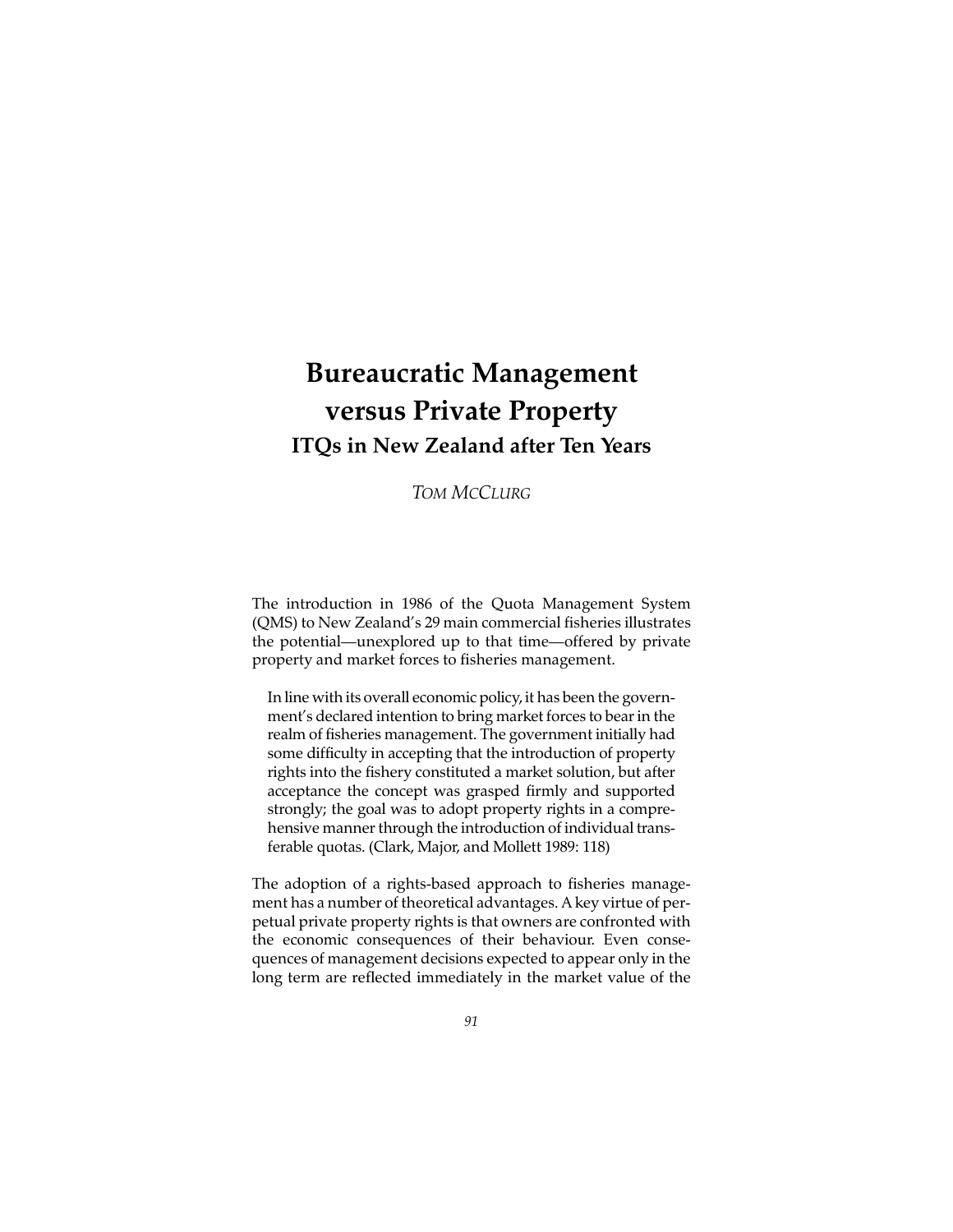## *Fish or Cut Bait!*

property right. Rights owners face incentives to maximize the present and future values of their harvesting rights. Given that fisheries are a renewable resource, the goals of economic efficiency and resource sustainability are therefore closely aligned. If these incentives can be effectively harnessed, the government can remove itself from traditional regulatory activity in favour of decentralized management by groups of rights holders.

In this chapter, I shall appraise some of the actual incentives faced by both bureaucrats and rights holders in New Zealand since 1986. In particular, I shall focus on factors that undermined the security of the ITQ property right and the theoretical incentives sometimes attributed to it. Some common arguments against ITQs also are reviewed.

## **The Quota Management System and its incentives**

Four main factors undermined the theoretical incentives provided by secure private property rights when ITQs were first allocated in 1986: (1) the legislative context encompassing the QMS; (2) the initial specifications of the ITQ property right; (3) the uncertain relation between ITQ and other rights (particularly those of the Maori); and (4) practical impediments to collective action. While the introduction of the QMS is regarded by all sectors in New Zealand as a great step forward in fisheries management, it is possible with hindsight to see the weaknesses in the original regime with clarity. This is not to say that all of the factors above could have been eliminated through some clever initial design work. Issues such as the resolution of long-standing and major claims by the Maori to commercial fisheries have their own momentum and dynamics. More generally, major changes to property rights affect fundamental relationships between groups and individuals within society. The passions aroused by these changes can be strong, and, when expressed politically, can cause unpredictable policy alterations.

## *The legislative context of the QMS*

Fisheries legislation in New Zealand to date has not included clear statements of purpose. The Fisheries Act 1983 consolidated the laws relating to fisheries management enacted since the Fisheries Act 1908. This, in turn, consolidated the fisheries legislation that commenced with the Oyster Fisheries Act 1866. A quotation from section 89, which is the heart of the current Fisheries Act, illustrates this point: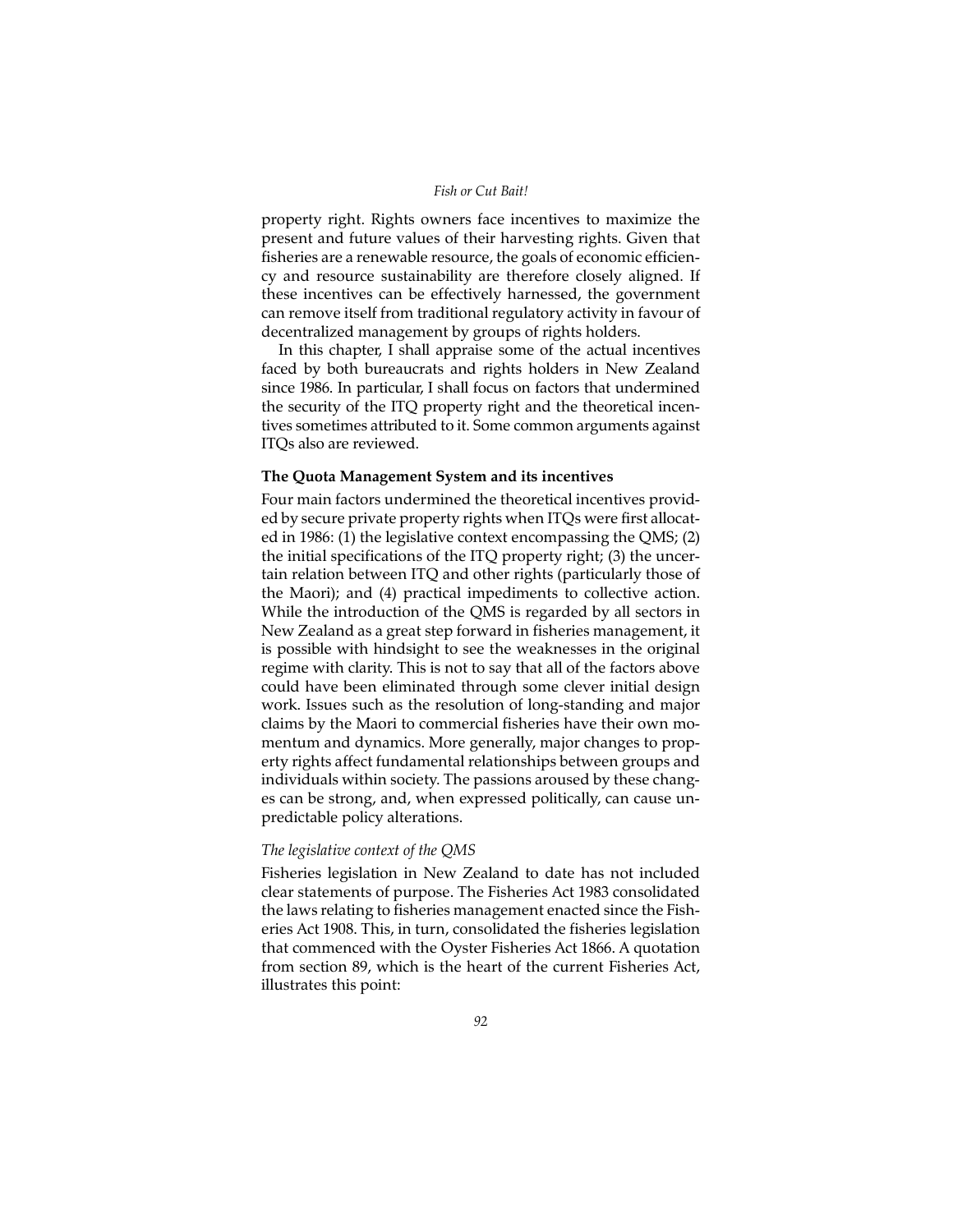89. Regulations - (1) The Governor-General may from time to time, by Order in Council, make regulations for all or any of the following purposes:

(a) Generally regulating fishing in New Zealand and New Zealand fisheries waters ... (Fisheries Act 1983)

The Act goes on for over five pages listing the various types of protective or distributive activities that may be regulated. No clear boundaries constrain the use of regulations.

Hard working Governors General over the years have made some 4,000 regulations, which are still current. This centralized process was perceived as unresponsive to local needs or circumstances, and, to introduce public accountability and consultation into this process, the 1983 Act charged the Ministry of Fisheries with producing comprehensive regional fisheries management plans. Fisheries management plans did little to solve the information problems of the centralized command structure of traditional regulations as they had to be approved by central government. In addition, they were both slow in production and difficult to alter. Work on these plans continued for over five years after the introduction of the QMS in 1986, but none have been implemented although the Ministry is still charged with their completion.

The QMS and the allocation of individual transferable quotas (ITQs) did not supersede any of the existing legislative framework in New Zealand, but was regarded by bureaucrats as an additional management instrument. In particular, no legal provision was made for management by quota owners, and fisheries enhancement through re-seeding requires a special permit. Consequently, the advent of the QMS did not change the self-image of the many employees of the Ministry of Fisheries who considered themselves the nation's fisheries managers.

Appreciation for the constraining impact that secure private property rights can have on the scope of central planning and regulation grew very slowly. This is illustrated by table 1, which shows the number of fisheries regulations passed each year before and after the introduction of the QMS in the Auckland Fisheries Management Area.

In reality, the reduced level of government intervention theoretically possible under a quota scheme has not appeared. While the existence of ITQs themselves is regarded as secure, the precise extent and value of the bundle of rights represented by ITQs still remains somewhat uncertain.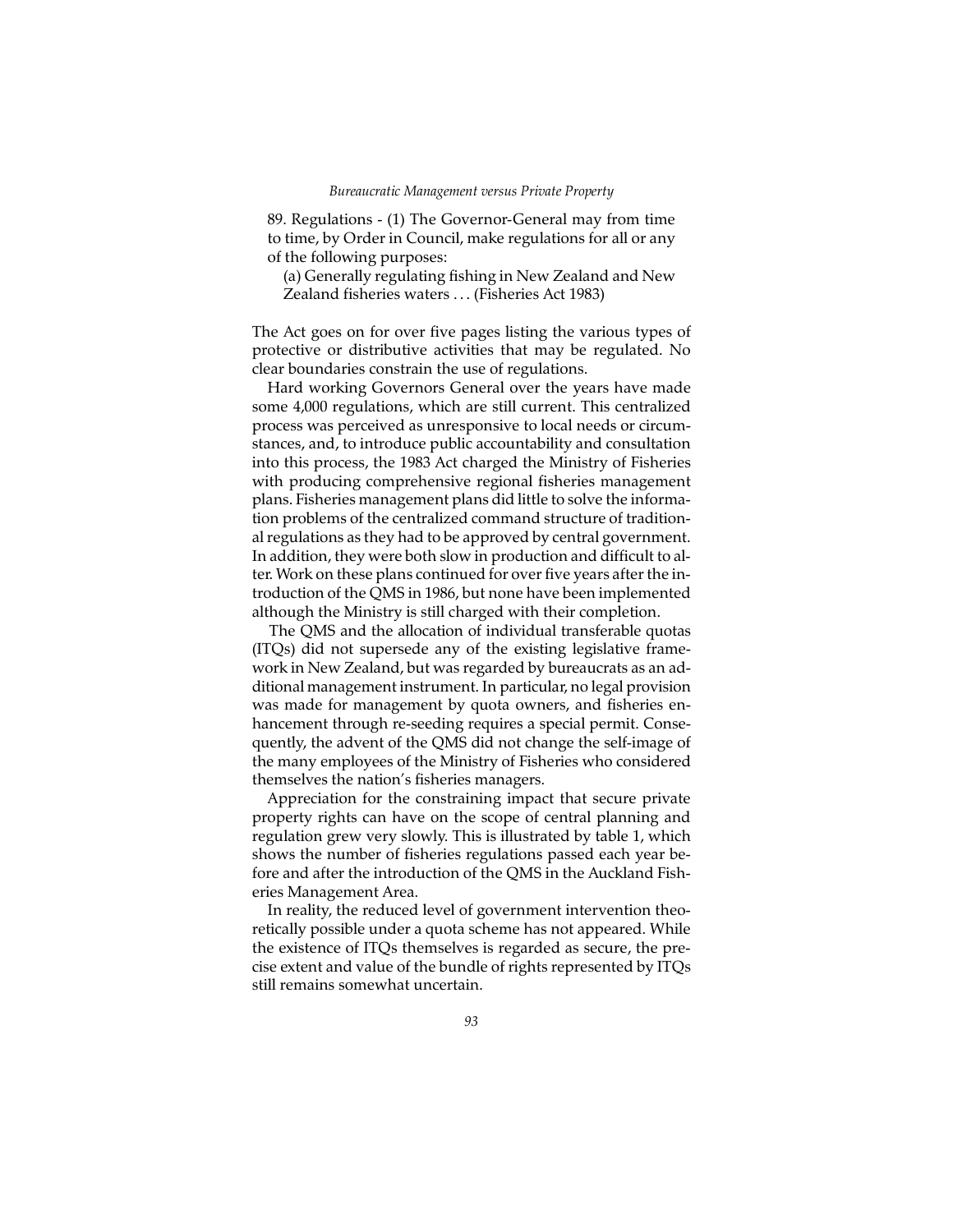## **Table 1 Number of fisheries regulations passed before and after the introduction in 1986 of the QMS in the Auckland Fisheries Management AreaA**

|                            | 1976-1980 | 1981-1985 | 1986-1990 | 1990-1995 |
|----------------------------|-----------|-----------|-----------|-----------|
| <b>Finned Fish</b>         |           |           |           |           |
| Area Closures              | 19        | 50        | 1         | 104       |
| <b>Method Restrictions</b> | 19        | 18        | $\theta$  | 11        |
| <i>Miscellaneous</i>       | 10        | 84        | 77        | 59        |
| Quota                      | 6         | 20        | 32        | 23        |
| Reporting                  | $\theta$  | 14        | 70        | 34        |
| <b>Unfinned Fish</b>       |           |           |           |           |
| Scallops                   | 10        | 8         | 1         | 2         |
| Rock Lobster               | 3         | 11        | 16        | 8         |
|                            |           |           |           |           |

 $^{\text{A}}$  Kim Walshe, Presentation to New Zealand Fishing Industry Association conference, 1996. Source: Ministry of Agriculture and Fisheries.

# *Initial specification of the ITQs*

In addition to the threat of re-specification of harvesting rights through regulation, recreational closures, or the establishment of marine reserves, the incentives potentially available from secure ITQs were undermined in three ways by its initial specifications.

- 1 ITQs were originally defined as a fixed tonnage of fish per year rather than as a percentage of the total allowable commercial catch (TACC). If the TACC could be increased, the government was entitled to sell additional ITQs (approximately NZ\$120 million worth of quotas for hoki (*Macruronus novaezelandiae*) and orange roughy (*Hoplostethus atlanticus*) was sold in 1987 and 1988). Conversely, if the government wished to reduce a TACC, it was required to buy back ITQs. At the time of its inception, many commercial fishers expressed a preference for the "certainty" of tonnage rights.
- 2 Owners of ITQs were charged resource rentals to be calculated by a complicated formula. These rentals were intended to remove "super-profits" from ITQ owners. Initially, the government carried the full burden of the risk associated with the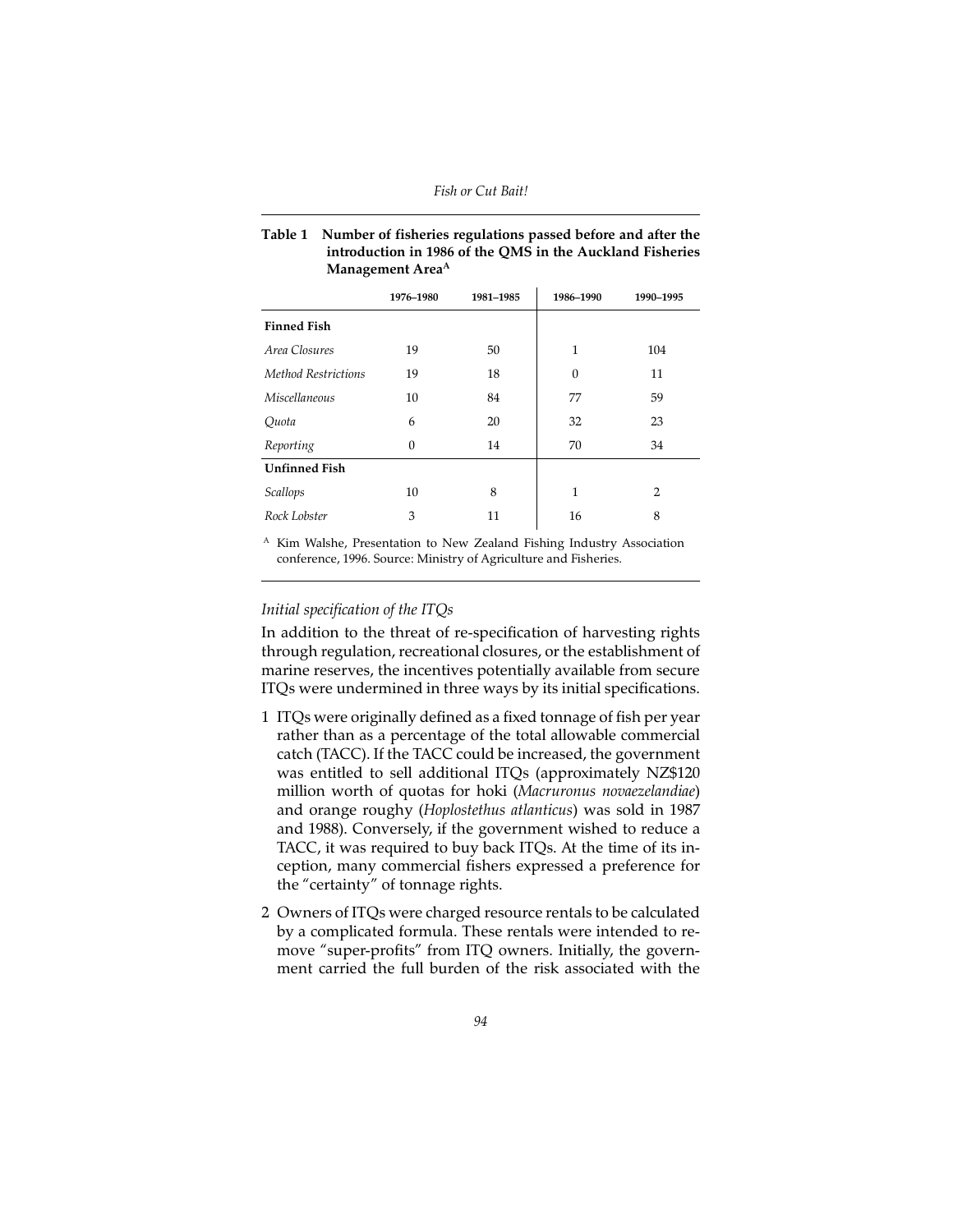## *Bureaucratic Management versus Private Property*

environmental state of the quota fisheries. Perhaps it was believed that the cost of underwriting this risk could be minimized through the judicious setting of resource rentals to suppress quota market prices. This was not to be, as the industry vigorously contested attempts to raise resource rentals, and the complexity of the resource rental setting formula provided fertile grounds for dispute.

3 Quotas for rock lobster (*Jasus edwardsii*) were allocated with a 25-year term in order to facilitate possible settlement of future claims by the Maori. The indication that future re-allocation of rights was a possibility promoted uncertainty in that fishery, which may have led to short-sighted behaviour towards the end of the quota term.

In 1990, the government faced large compensation payments in order to reduce the TACCs for orange roughy, hoki and rock lobster. The Fisheries Act was altered so that ITQs were defined as a proportion of a TACC, rather than a fixed tonnage, and approximately NZ\$69 million in compensation was paid to affected quota owners over the following four years. This change transferred to the quota owners the risks associated with the resource, although ownership of ITQs did not include the right to manage or enhance fisheries.

Furthermore, some still doubted that quota owners could capture any significant benefits because of the resource rental mechanism (the government could also expropriate returns from industry investments through the same mechanism). Resource rentals were scrapped in 1994, at which time all 25-year ITQs were changed to perpetuity.

## *Maori claims to commercial fisheries*

The existence of Maori Fishing Rights and attendant Maori claims to commercial fisheries also undermined the classical incentives associated with private property. Sir Tipene O'Regan (Maori fisheries negotiator and chairman of the Treaty of Waitangi Fisheries Commission) recently stated:

When we had the commons out there, you went out and the fish belonged to no one until they were caught. The whole model of the commons, from our point of view, was a device, driven by the majority culture, for preventing particular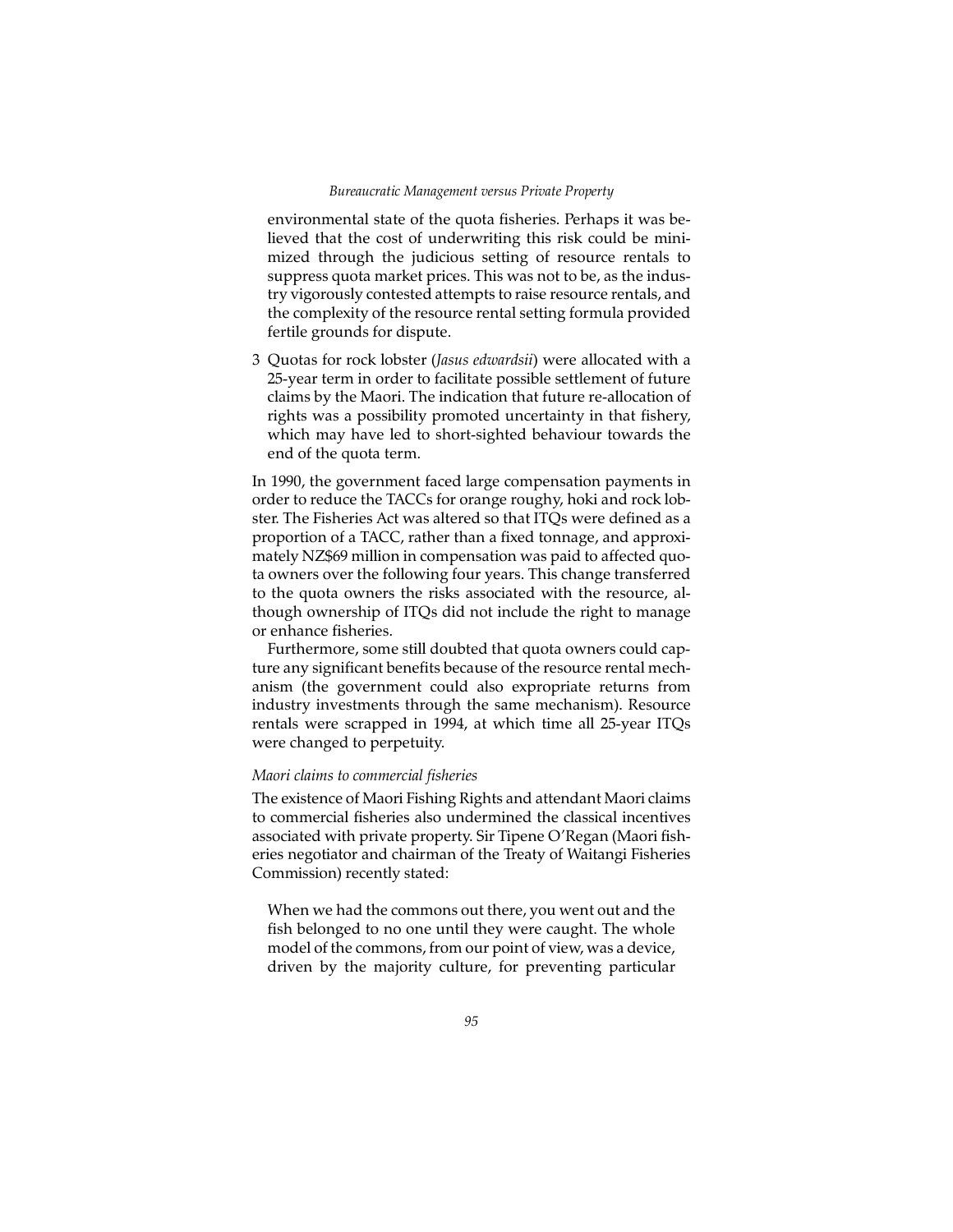## *Fish or Cut Bait!*

Treaty property rights being given effect to. It was thus a great irony when this country moved towards a model of property rights in fisheries under a quota management system. Although it was a model driven by a whole lot of notions, principally sustainability, it was very much centred on notions of property as far as the fishers themselves were concerned. Even though the quota management system was not invented, developed and conceived to give effect to Treaty rights it provided, conceptually, the key to that historic resolution. In New Zealand history that may yet stand as its greatest triumph. (O'Regan 1996)

A rights-based approach to fisheries management has a ripple effect upon fisheries users. The clarification of the rights of one sector compels the examination of the rights and claims of other sectors. In New Zealand, the allocation of ITQ property rights provided an opportunity for Maori to mount a stronger legal challenge against the Crown for damage to Treaty rights. Previous government actions had the practical effect of alienating Maori from the ancient fishing rights secured to them by the 1840 Treaty of Waitangi.

Although it was not the intention of the promoters of the QMS within the industry and government, the Crown was catapulted into a major negotiation of treaty rights that continued from 1987 to 1989. The negotiations caused great anxiety among quota owners, who feared that the government might discharge whatever obligations it was found to have to the Maori at the expense of quota owners. This did not occur as, when the government offered 10 percent of all quotas to the Maori as part of an interim settlement, this 10 percent of the quotas were acquired from their owners through willing-seller-to-willing-buyer purchases.

The creation and allocation of ITQs made negotiation over Maori fisheries claims unavoidable, but it also provided a means of settlement. All commercial rights, whether held by Maori or non-Maori, were of the same currency. Though integration of Maori into the commercial rights framework provided by the QMS was troubling to the owners of ITQs, it now provides one of the primary sources of security. Extensive Maori ownership of ITQ was a crucial factor in the abandonment of the original resource rental mechanism.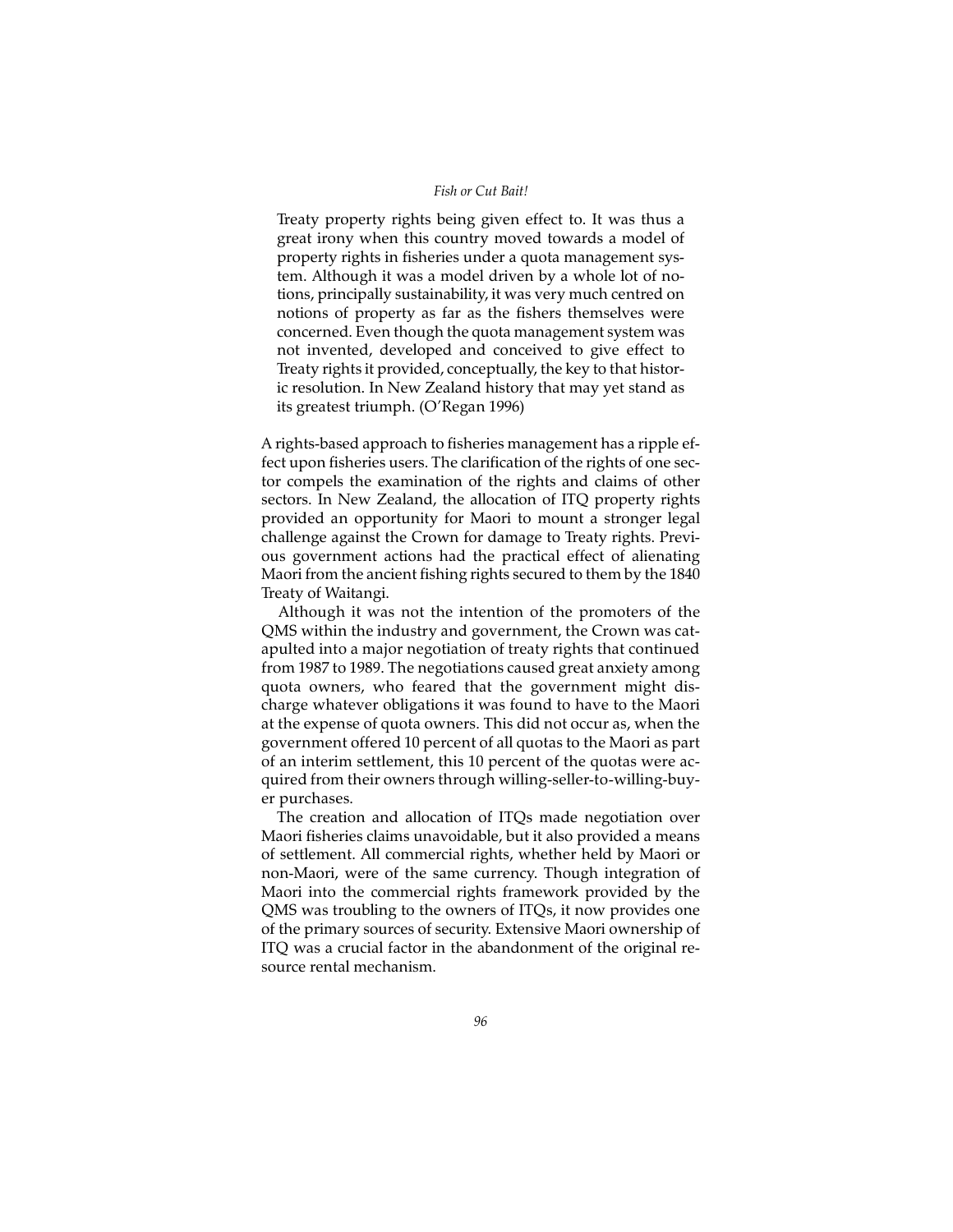#### *Bureaucratic Management versus Private Property*

*An aside on generic commercial rights* In the last few years, there has been intense debate among Maori tribes over how the ITQs delivered by the Crown to Maori should be divided among the approximately 70 tribes. It is widely accepted that tribes have a special interest in the fish off their coastlines. However, quotas can be taken anywhere within a quota management area (QMA), which is normally a far larger area than can be associated with a single tribe. Depending on the species, the New Zealand exclusive economic zone (EEZ) can be subdivided into one to ten QMAs. Consequently, the location and extent of a tribe's territory (*rohe*) will influence its ultimate claim on the amount and type of Maori quota it receives, but future harvesting activity will not be confined to that *rohe*. Maori customary (i.e., non-commercial) fish harvest will be confined to the tribal *rohe*, but commercial harvest can take place anywhere within the relevant QMA that maximizes returns.

The QMS provides to holders of ITQs other theoretical opportunities to alter traditional patterns of harvesting to general economic advantage. Once ITQs are allocated (in proportion to the historical catch of licence holders), the QMS does not provide special protection or rights to industry subsectors such as fishers using particular fishing methods. There are, however, some long-standing regulations that impede rationalizations of effort and eliminating such regulations would increase the value of quota. Fishers now protected from competition by these regulations stress or invent rationales based upon sustainability for their retention.

One of the striking features of salmon management within British Columbia is the plethora of site and method controls affecting industry and native Indian harvesters. To an outsider, this appears to have two consequences: it creates sub-groups of harvesters with hostile interests to each other, and it is economically inefficient because salmon are not harvested at times and by methods that maximize their commercial value.

If it is ultimately decided that an objective of salmon management is to maximize the value of the salmon fishery, it will be necessary to break these two patterns. New Zealand's experience shows that generic ITQs can be successfully allocated in multimethod fisheries, and that the commercial aspect of indigenous fishing rights can be accommodated within that generic framework. Because ITQs are property rights in fish and not in gear types, harvesting technology and other investment decisions can be made with few distortions.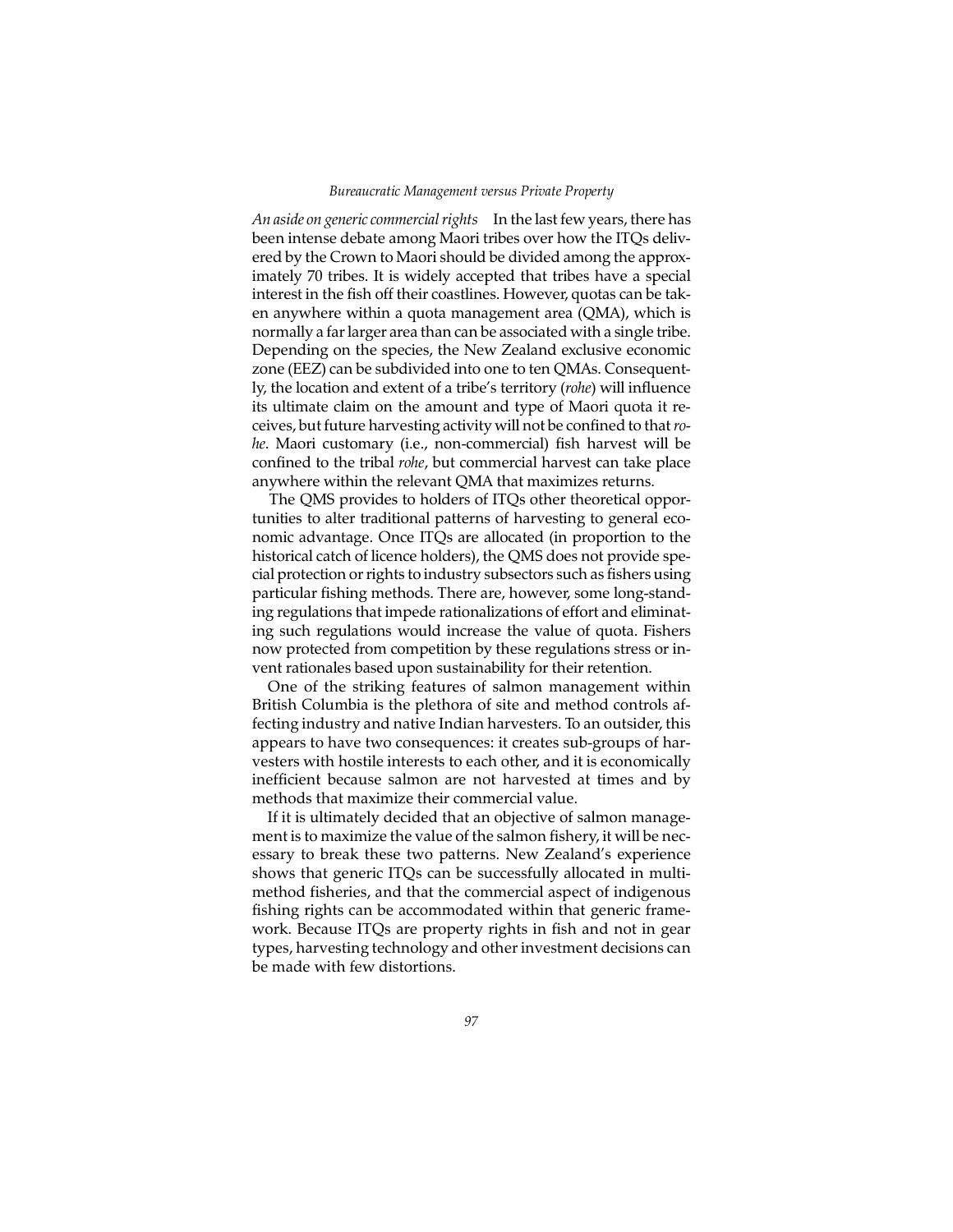## *Impediments to collective action*

It is a common observation that we change our behaviour in response to incentives only when we perceive a practical and effective course of action that will improve our situation. Those with experience of the harsh realities of fishing are especially resistant to futile gestures. In New Zealand, we have been slow to appreciate that ITQs confront the individuals, not only with the consequences of their own actions on the fishery, but also with the consequences of the actions of all involved in the fishery. In this sense, ITQs remain common property rights. Effective management actions, whether it be re-seeding, area or seasonal closures, or other conservation measures, require collective action. The allocation of ITQs created notional communities of interest, not actual or functioning communities of interest. To understand why such functioning communities have been slow to emerge, we must retrace the evolution of the QMS and the opportunities available for management initiatives by rights holders.

It is revealing to pose the question, "who managed New Zealand's fisheries at various times over the last decade?" Prior to 1986, the answer was unambiguously "the government." This answer did not change with the introduction of the QMS and government officials perceived the QMS and ITQs as additions to their fisheries-management tool kit. In turn, many owners of ITQs (not unreasonably) viewed ITQs as a harvesting right subject to considerable government constraint or re-definition.

The move to proportionality in 1990 and the subsequent difficulties in introducing the regional fishery-management plans produced by the ministry of Fisheries after extensive public consultation, changed perceptions. Ministry employees became conscious of the constraints that ITQs placed upon their management powers, though these constraints did not greatly alter their role. The settlement of Maori claims in 1992, and the elimination of resource rents in 1994, provided to owners of ITQs incentives to determine management strategies for their fisheries. These incentives were strengthened by the introduction of full-cost recovery for government fisheries-management services in 1995.

The late 1990s are characterized by a curious limbo. On one hand, bureaucrats are still equipped with a full range of fisheries regulatory mechanisms but (with the exception of setting TACCs) are increasingly loath to employ them without the support of a consensus from rights holders. On the other hand, quota owners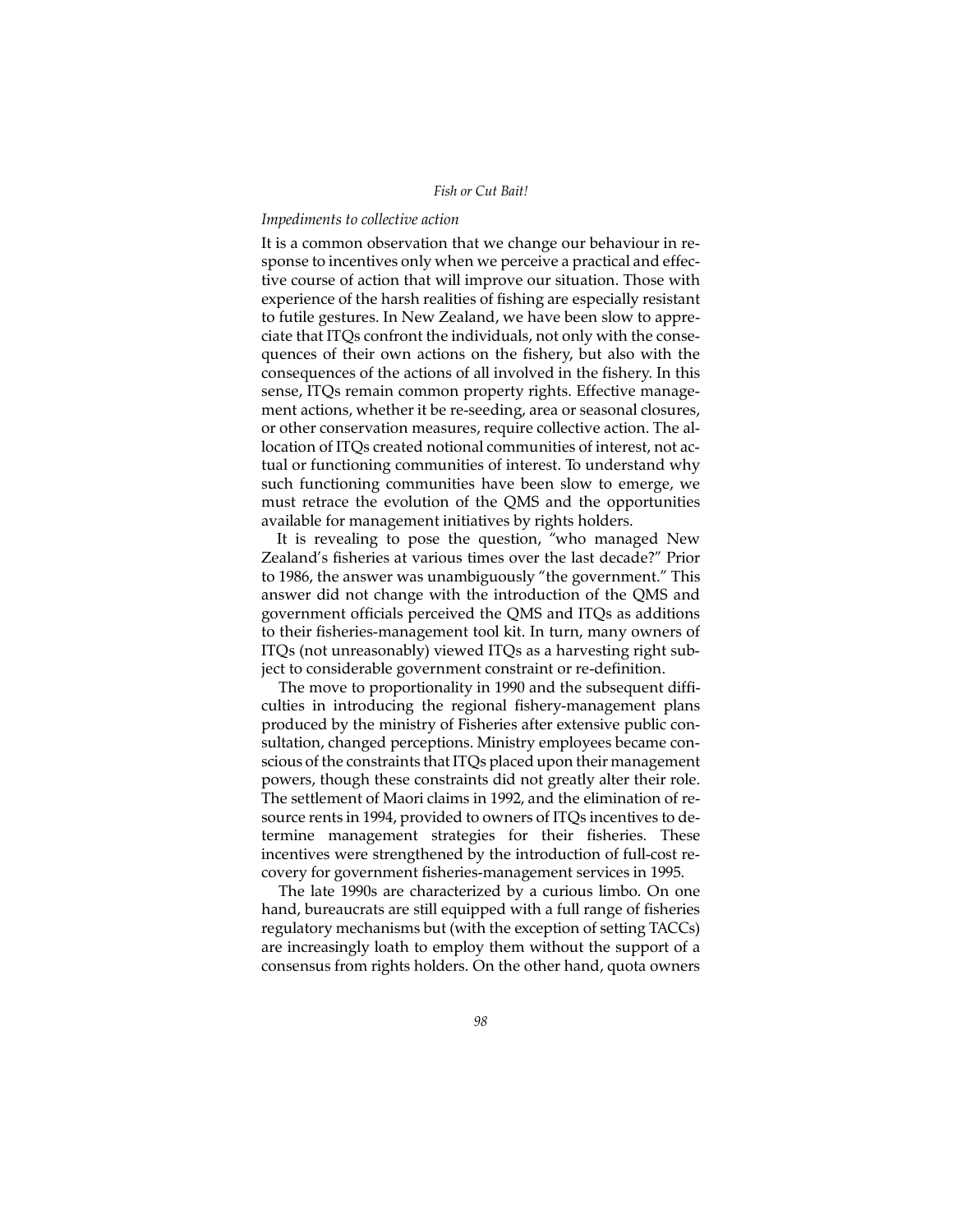face increasingly strong incentives to manage their own affairs but lack mechanisms to make rules, collect funds, or purchase management services except on a totally voluntary basis.

Although they do not currently enjoy the legal right to manage or enhance their fisheries, quota owners have begun to organize themselves into management companies. Depending on the fishery involved, these companies have a number of purposes. At this stage, they appear to have four primary functions. First, they facilitate the collection of funds to finance fisheries-management activities such as research or re-seeding and manage the delivery of such services. Second, they make fisheries-management rules designed to achieve effort spreading or seasonal closures and to impose sanctions for non-compliance on company shareholders. Third, they represent the interests of shareholders in the government processes that determine the fisheries-management services required by government and set the TACCs. Finally, they defend against erosion of harvesting rights and promote the expansion and development of management rights.

The introduction of cost recovery (NZ\$37 million in 1995/96) stimulated the establishment of companies of quota owners, who believed that considerable efficiencies were possible if they could purchase directly in a contestable market the fisheries-management services specified by government. At the moment, quota owners are forced to purchase most fisheries management service from government monopolies; this is a market of a kind but not yet a contestable market.

The establishment and operation of companies of quota owners requires that several difficult issues be addressed. Groups of ITQ owners, when in the process of forming a company, must decide who to include—e.g., they may decide to include one species within a quota management area or several species within a quota management area. They also need to decide funding mechanisms, possible sanctions against shareholders, and voting rules, including those that protect minority interests. At present, the companies tend to operate by consensus and many quota owners, because of the rigidity of regulatory alternatives, adopt a pragmatic attitude towards voluntary rules and the compromises required to reach consensus. However, there are strong incentives to take a "free ride" and much debate is directed at the question of the appropriate powers of coercion (if any) that companies should be able to exert over members to ensure compliance with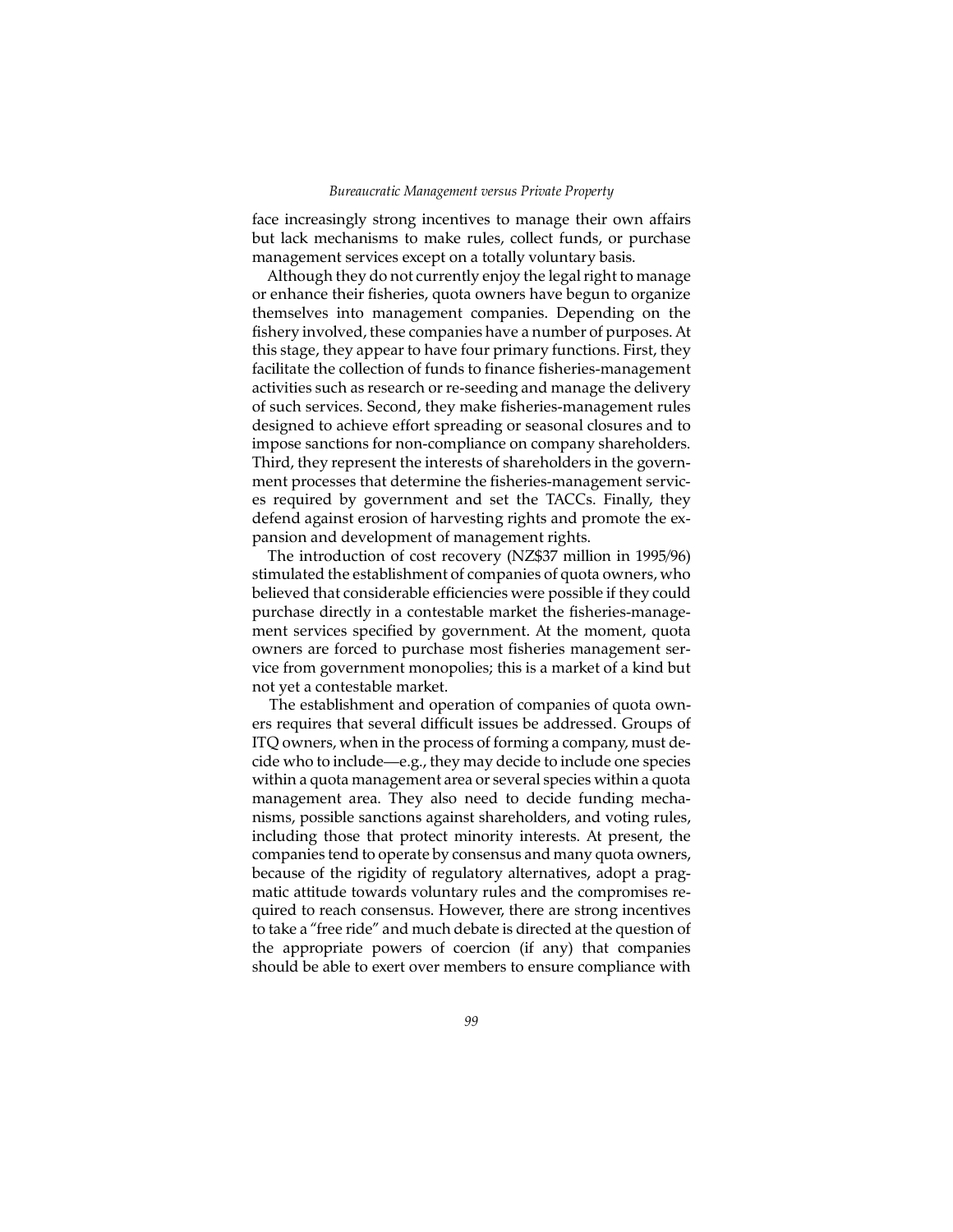management rules. The most successful management company has statutory powers to collect funds for purposes outlined in special legislation.

## **Analysis of community impacts**

I am not aware of any studies of the impact upon communities made before or after the establishment of the QMS. This is not an oversight but rather the result of the youth of the New Zealand fishing industry and the absence of long-established communities solely dependent on fishing. In 1981, the export value of New Zealand fisheries was NZ\$100 million; it is now approximately NZ\$1.3 billion.

Even in fishing communities such as the Chatham Islands, few distributional issues were anticipated as ITQs gave harvesting rights that were allocated to those with a current commercial fishing permit on the basis of their historical catch, commitment to, and dependence upon the fishery. In other words, the pattern of allocation of ITQs had been set through the pattern of allocation of commercial fishing permits and subsequent harvesting activity under those permits. Moreover, although the fish stocks on which the Chatham Islands depended—particularly rock lobster—had been depleted, Islanders were still capable of earning satisfactory incomes. Finally, it was generally recognized that a reduction in harvesting effort was needed in many inshore fisheries and that allocation of ITQs provided compensation for those individuals who chose to exit the industry.

New Zealand fishers did not feel themselves part of a community in the sense that they were subject to meaningful obligations and responsibilities that derived from their attachment to a particular port. New Zealand villages and settlements did not have a well-developed proprietary feeling towards particular fisheries that extended to the development and imposition of local rules by the community itself. The companies of quota owners now being established are a vehicle for such activity, but in countries where functioning fishing communities are an historic fact, their existence could be recognized in the allocation of ITQs, and the role that the community has in regulating the activities of rights holders could be retained.

## **Industry consolidation**

In 1986, the effects of the QMS upon the distribution of wealth were underestimated by bureaucrats because of they believed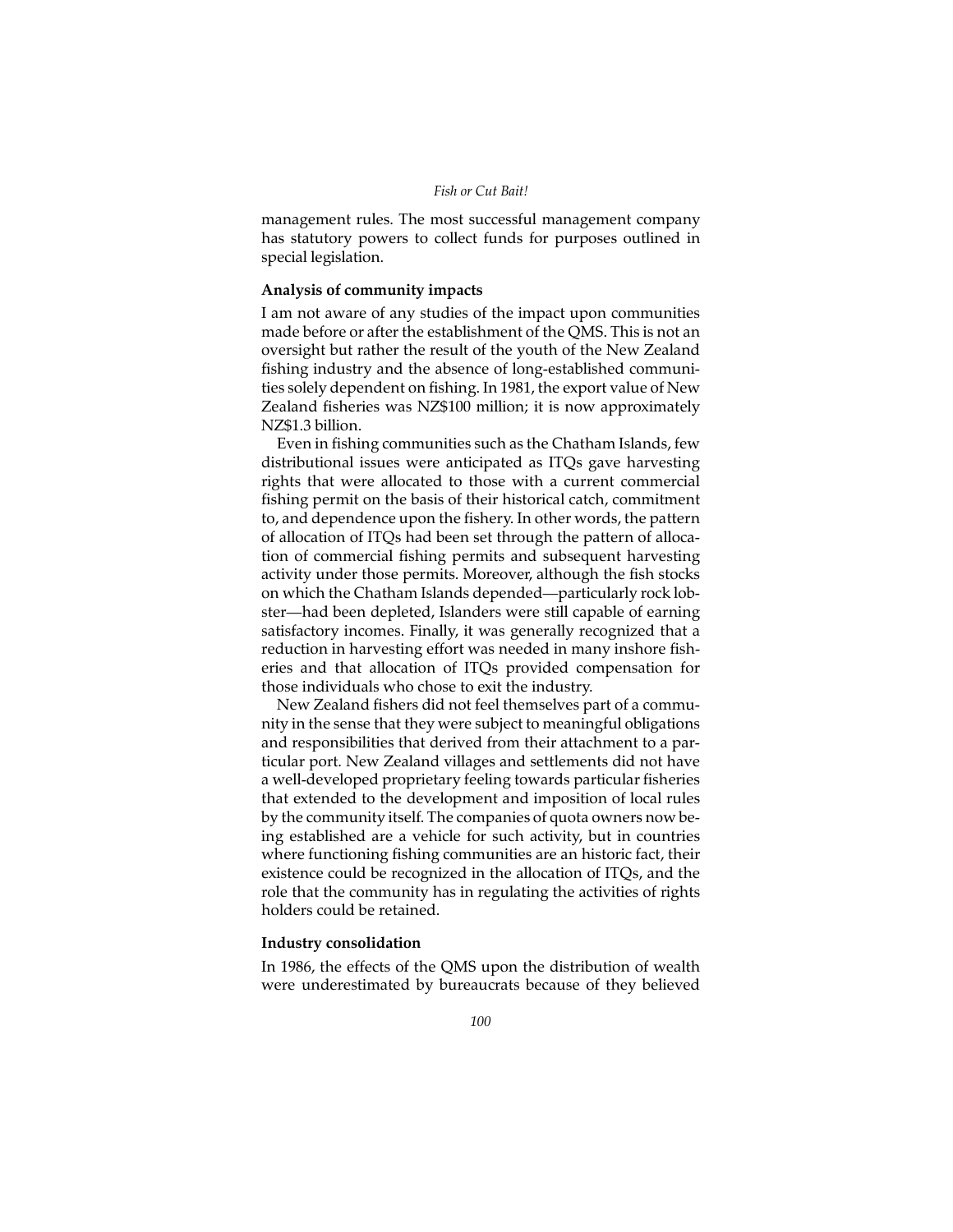that resource rents could tax away "super profits" and that quotas would trade for low prices. The tradable nature of ITQs allowed licence holders to capitalize the projected net income to which a non-tradable licence had entitled them. When quota owners sold out, fishing companies that were vertically integrated (i.e., those involved in fishing, processing and marketing), frequently offered the best price and, consequently, there was some consolidation of quota ownership.

Consolidation has taken place for two reasons. First, vertically integrated companies have better access to capital markets than owner-operators. Banks have been reluctant to lend against quotas because it may be forfeited following conviction for many offenses. Further, banks and other lenders cannot register interests against quota since, unlike registered land titles in New Zealand, the quota registry does not provide for the registration of security interests indicating that the quota has been used as collateral against a loan. Second, ITQs act to some extent as repositories for value created anywhere within the fish production and marketing chain that is unable to be captured by its creator.

The trend towards consolidation has been less dramatic than is usually assumed; the share of quota owned by the top 10 companies increased only slightly during the period from 1986 to 1996. It is also easy to overstate the trend towards consolidation if the impact of the expansion of orange roughy, hoki, squid (*Notodarus gouldi*) and other deep water fisheries is not appreciated. The number of smaller vessels in the full time domestic fleet has been surprisingly constant over the past decade, and the total number of vessels, full time employees and quota owners have all shown increases during that time. (See table 2.)

## **Small fishers and the QMS**

Contrary to popular opinion, the experience in New Zealand proves that ITQs are not detrimental to the interests of small fishers. The evidence cited to support the popular opinion is the removal of part-time fishers from the commercial fishery during the 1983/84 season. By 1981, the government realized that its subsidy programs designed to expand domestic harvesting capacity in the 1970s had led to overfishing of prime inshore species and overcapitalisation within the inshore harvesting sector. A moratorium was placed on the issue of new licences in 1982 and, as a further step in halting and reversing the expansion of effort, the 1983 Fisheries Act allowed for the cancellation of unused licences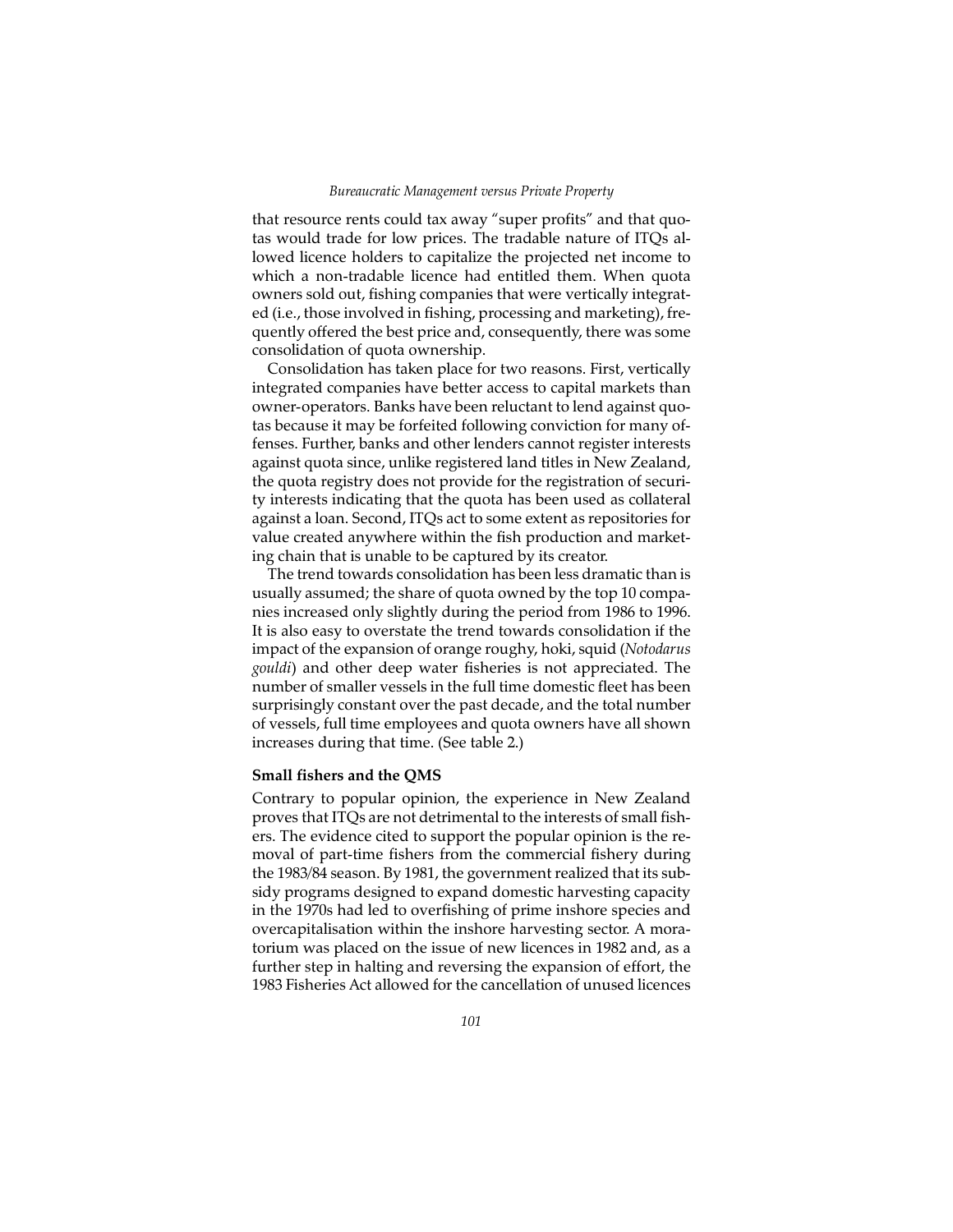|                                                                                 | 1986/87         | 1994/95         |  |  |
|---------------------------------------------------------------------------------|-----------------|-----------------|--|--|
| Fishing industry employment                                                     | 7900            | 9838            |  |  |
| Number of quota owners nationally                                               | 1356            | 1733            |  |  |
| Number of quota owners, Auckland region                                         | 902             | 855             |  |  |
| Holdings of top three quota owners                                              | 28%             | 44%             |  |  |
| Holdings of top ten quota owners                                                | 67%             | 68%             |  |  |
| Number of fishing vessels                                                       | 2331            | 2768            |  |  |
| Seafood exports (1986 dollars)                                                  | NZ\$657 million | NZ\$896 million |  |  |
| Resource rentals/cost recovery (current \$)                                     | NZ\$25 million  | NZ\$37 million  |  |  |
| From Dewees, C.M. (in press), Ecological Applications 1997. Used by permission. |                 |                 |  |  |

# **Table 2 Some Changes in New Zealand Fishing Industry, 1986 to 1995**

and licences held by part-time fishers. As a consequence, 2,260 licences were cancelled.

It is a mistake to view this action as a planned or necessary precursor to the introduction of ITQs three years later. ITQs were not under consideration at that time and analysis focused on the possible application of boat buy-back schemes, though some feared that buying vessels from part-timer fishers would prove expensive and remove little effort. And, while it is probably true that the administration of fisheries rights and catch data is easier if there are fewer fishers, this is true for all administrative systems and not only for those dealing with quota fisheries. The administrative costs of accommodating those part-timer fishers with catch history in the allocation of ITQs and the subsequent operation of the QMS was not a significant barrier to its introduction.

# **Costs of operation**

Common charges levelled against the QMS are that it is costly to operate, that the catch reporting systems are expensive, that research costs to support the setting of the TACCs are high, and that fisheries enforcement must be upgraded. Quota options are rejected on cost-benefit grounds, although it is not self-evident that regulatory regimes have a lower demand for information or research than rights-based alternatives. A regulatory regime is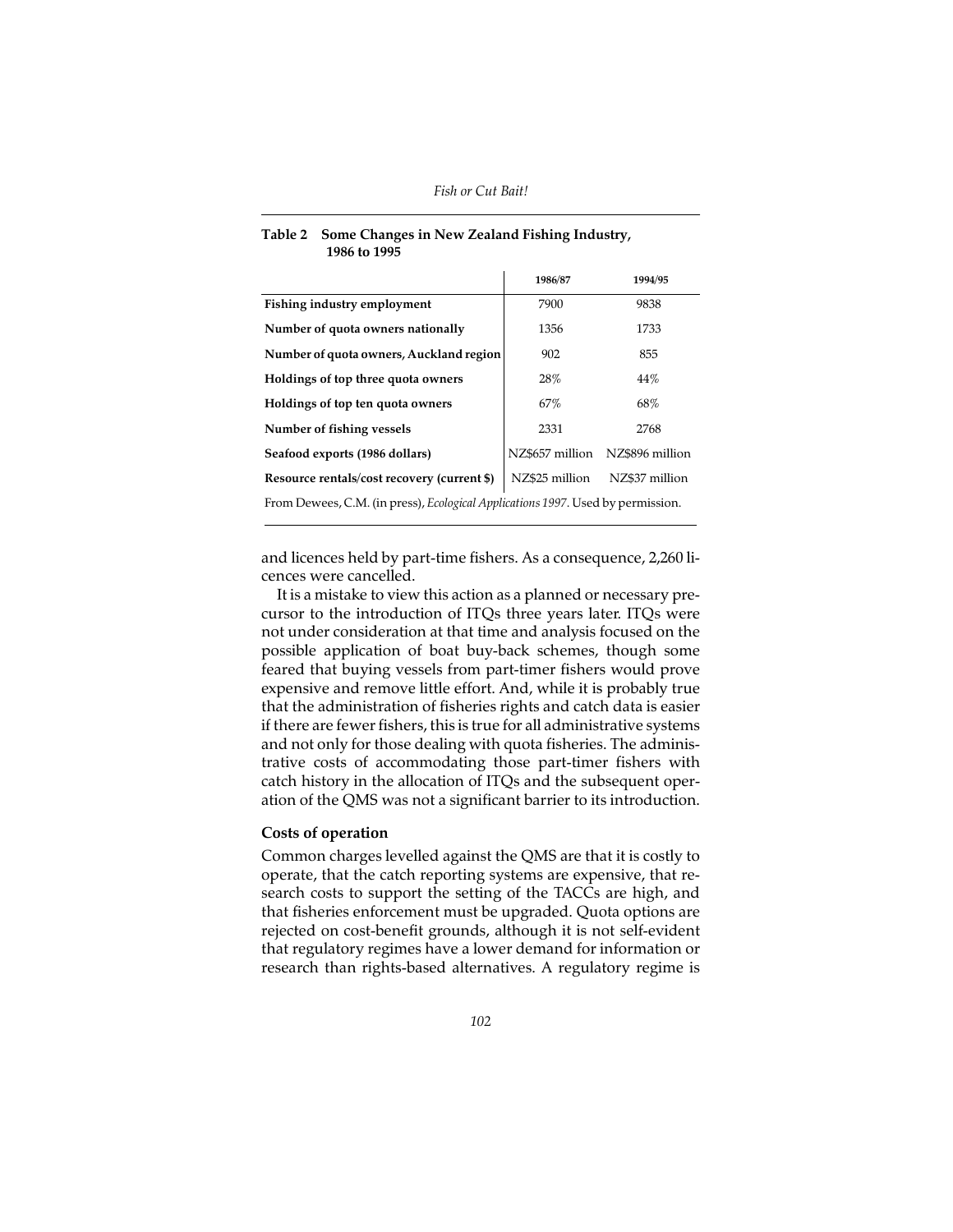not a substitute for knowledge; nor is it a guarantee that regulations are complied with.

It is the net benefits of alternative management systems that should be compared rather than their costs. Net benefits are difficult to assess, but New Zealand's QMS gives some indirect indications of satisfactory performance. The New Zealand fishing industry sells 90 percent of its products to export markets, receives no government subsidies, and pays the full cost of government fisheries-management services. On that basis, the net value of the New Zealand fishing industry is positive and the NZ\$2 billion of quota value represents real economic worth rather than capitalized subsidies. Accordingly, there are strong incentives to ensure that the Quota Management System is cost effective, and a growing appreciation that sound administrative systems, targeted research, and effective compliance are investments rather than taxes.

# **Conclusions**

The main conclusion that British Columbia can draw from New Zealand's Quota Management System is that it works and enjoys widespread support. It is possible to say that a number of major mistakes were made during its conception and introduction, and there have been sporadic legislative amendments to address problems arising from those mistakes.

The last decade has been a period of continuous challenge and change for New Zealand's fishing industry, which is currently grappling with the introduction of a completely rewritten Fisheries Act plus comprehensive cost recovery for fisheries management services. Yet this period of flux and uncertainty has been accompanied by profitability, unparalleled levels of investment and generally improving availability of fish. The inshore fish stocks about which there was concern in 1986 are now regarded as being in sustainable and, frequently, in improving condition. The underlying mood today is one of confidence in the future and there is agreement that more species should be managed under the Quota Management System (QMS).

The main reason for this confidence is that ITQs have emerged stronger and better specified from every major crisis since the introduction of the QMS. Although rights to use the fisheries for recreation, customary Maori fishing, and aquaculture have yet to be integrated properly with the QMS, there is growing general recognition that this should be done. It has taken most of the last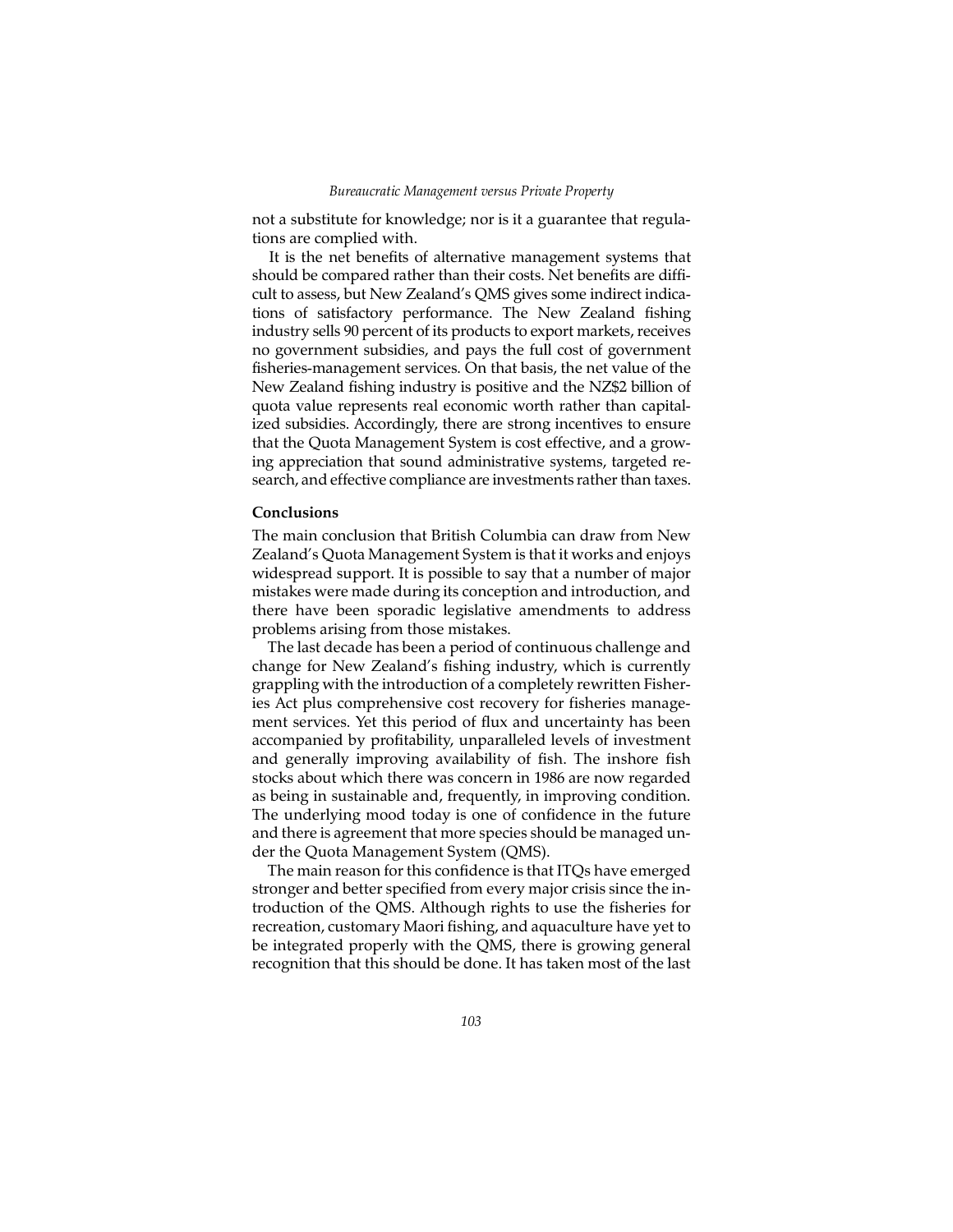## *Fish or Cut Bait!*

decade for ITQs to outgrow their experimental and tentative status but they are now viewed as irreversible and secure. In 1986, Parzival Copes commented:

The advocates of individual property probably have made too much of the property rights aspects of the scheme. The rights to the fish stock bestowed by the individual quota even in the form of ITQ—are still far from fully specified property rights. (Copes 1986, p. 288)

As described in this paper, that was certainly the case in New Zealand where ITQs were initially a feeble property right. Copes concluded:

Experience so far suggests that we should be non-dogmatic in our choice of management technique and that we should select from the array of available fisheries management devices, the combination that is most beneficial and least deficient in any particular set of circumstances. Above all, we must reconcile ourselves to the fact that the best *possible* solutions will still be flawed. (Copes 1986, p. 290)

We do occupy an imperfect world, but the experience in New Zealand during the last ten years has shown that ITQs are not just another regulatory option. If the positive incentives of ITQs are to be fully manifest, property rights must be secure and specified in such a way that rights holders can make meaningful management decisions. Rights-based and regulation-based approaches to fisheries management are antithetical to each other; they cannot be pursued simultaneously.

Half-hearted attempts to establish property rights will not change into fish farmers most of those harvesters who are now exploiters of resources in the short term. Results are not seen overnight because fishers remain mistrustful of the government while a record of government support and protection for the new property rights is accumulated. For this reason, the hedgeyour-bets approach advocated above predestines failure because it suggests that what is done can be undone.

Finally, a comment on the British Columbia salmon fishery. The QMS was established in New Zealand in response to a crisis of overfishing and overcapitalization in some fisheries. Major in